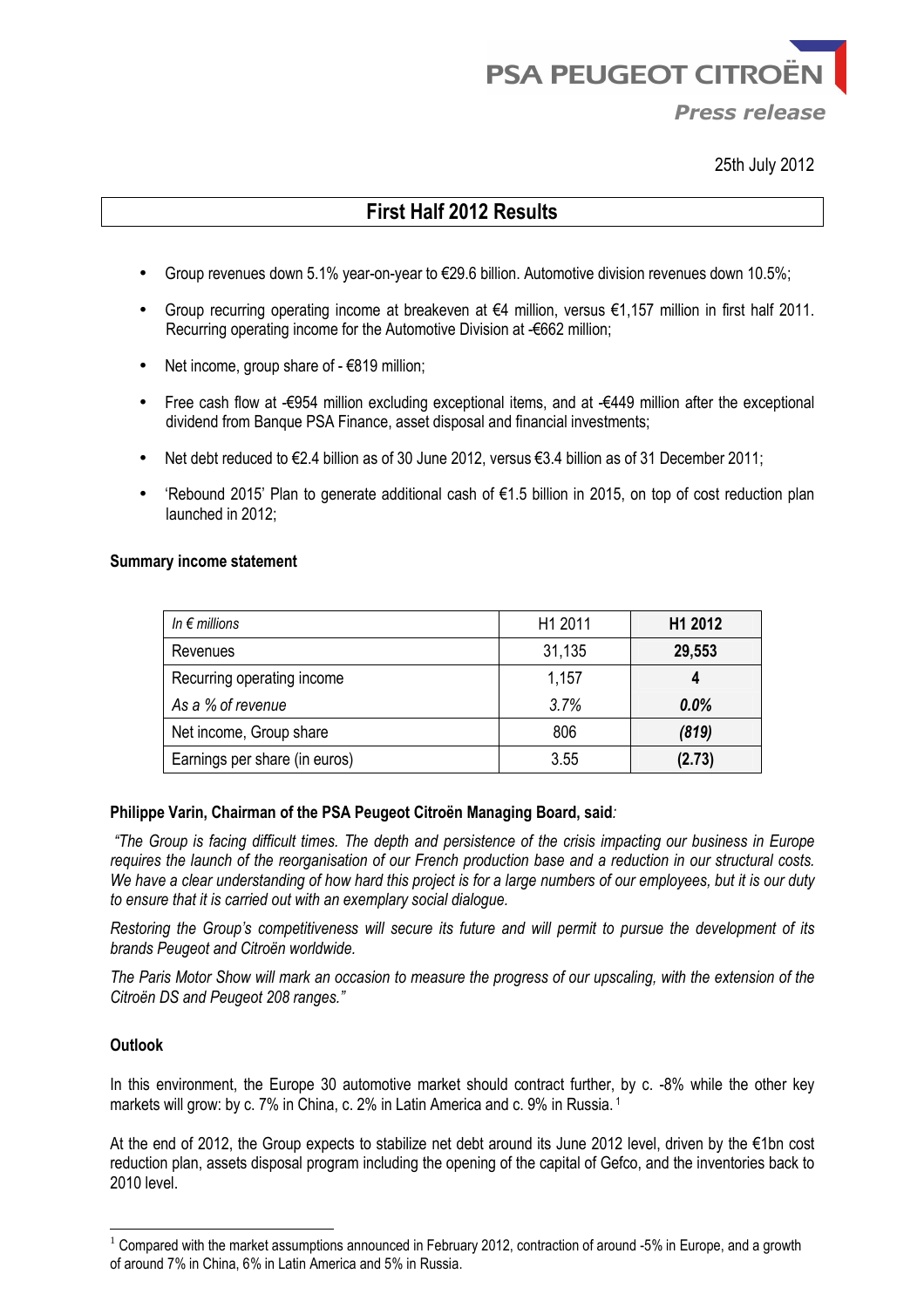In 2013, the rate of operational cash consumption should be reduced by half.

The Group is pursuing its strategy of brand upscaling, with the successful launches of four hybrid vehicles, the Peugeot 208, and the roll out of the DS range in China, Russia and Latin America. Its globalization strategy is materializing through the capacity investment peak in 2011, is being continued in 2012.

The work undertaken in the framework of the Alliance with General Motors is ongoing, and following the logistics agreement between Gefco and General Motors, further announcements will be forthcoming in the Second Half.

# **Rebound 2015**

In response to the durable fall off of demand in Europe, a plan of €1.5 billion in 2015 was presented today. This plan is over and above the measures of costs reduction and cash management implemented at the beginning of 2012 which will continue. It will lead to breakeven<sup>2</sup> in operational free cash flow by end 2014. This plan includes:

- €600 million from reorganizing the French production base and dimensioning the structural costs of the Group, as announced on 12 July. This project is based on ceasing production at the Aulnay plant, the adjustment of the production facilities in Rennes, revitalizating of the sites of Aulnay and Rennes, and the redeployment of the corporate overheads;
- €550 million reduction in capital expenditure, following the ramp up capacities in Russia, Latin America and China. This reduction will already be significant in 2013;
- Optimising product cost, including the Alliance with General Motors, for €350 million. Half of these gains will come from the Alliance initial purchasing synergies and the other half from action plans to reduce design and production unit costs.

These measures will contribute to restore the Automotive Division's performance, by increasing capacity utilisation in Europe and reducing the cost base in Europe, ahead of the full effects of the Alliance with General Motors. They will be supported by the continuing upscaling of the brands and by the drive towards increased globalization, with newly installed production capacities.

# **Consolidated results**

 $\overline{\phantom{a}}$ 

- **Consolidated revenues declined by 5.1% to €29,553 million**, impacted by a 10.5% drop in Automotive Division revenues, to €20.2 billion, primarily reflecting a 13% decrease in unit sales. Of the other divisions, sales and revenue amounted to €8,765 million at Faurecia and to €979 million at BPF, and €1,881 million at Gefco, marginally impacted by the decline in volumes at the Automotive Division.
- **Consolidated recurring operating income amounted to €4 million, versus €1,157 million a year earlier.** This sharp contraction was primarily attributable to the Automotive Division's underperformance and, to a lesser extent, to the impact on Gefco's margins of the new pricing in the long-term logistics contract with the Automotive division and to Faurecia's results, which were down 11% to €303 million. The Automotive Division reported a recurring operating loss of €662 million, reflecting a decline in European markets, the contraction in volumes and the sustained price pressure.
- **Non-recurring operating income and expenses amounted to -€420 million**, versus -€30 million in first-half 2011. These expenses primarily related to exposure related to cooperation contracts in yen and provisions for our Iran stock and Aulnay assets impairment. Provisions related to the new restructuring measures will be recognised in second-half 2012 results, with the full impact in 2013, with an amount of around €500-600 million.
- **Net financial expense rose to €264 million against €132 million in first-half 2011.** This in turn reflected the impact of repaying the loan from the French State in 2011, which generated a  $\epsilon$ 73 million provision reversal in first half 2011, and the two new bond issues by PSA of respectively €500 million in September 2011 and of €600 million in April 2012, whose finance costs came to €25 million in first-half 2012.

<sup>&</sup>lt;sup>2</sup> In current market conditions, e.g. European market and pricing environment stabilized at 2012 level, a 13% market share in Europe, the assumption that the increase of input costs would equal the impact of production and procurement.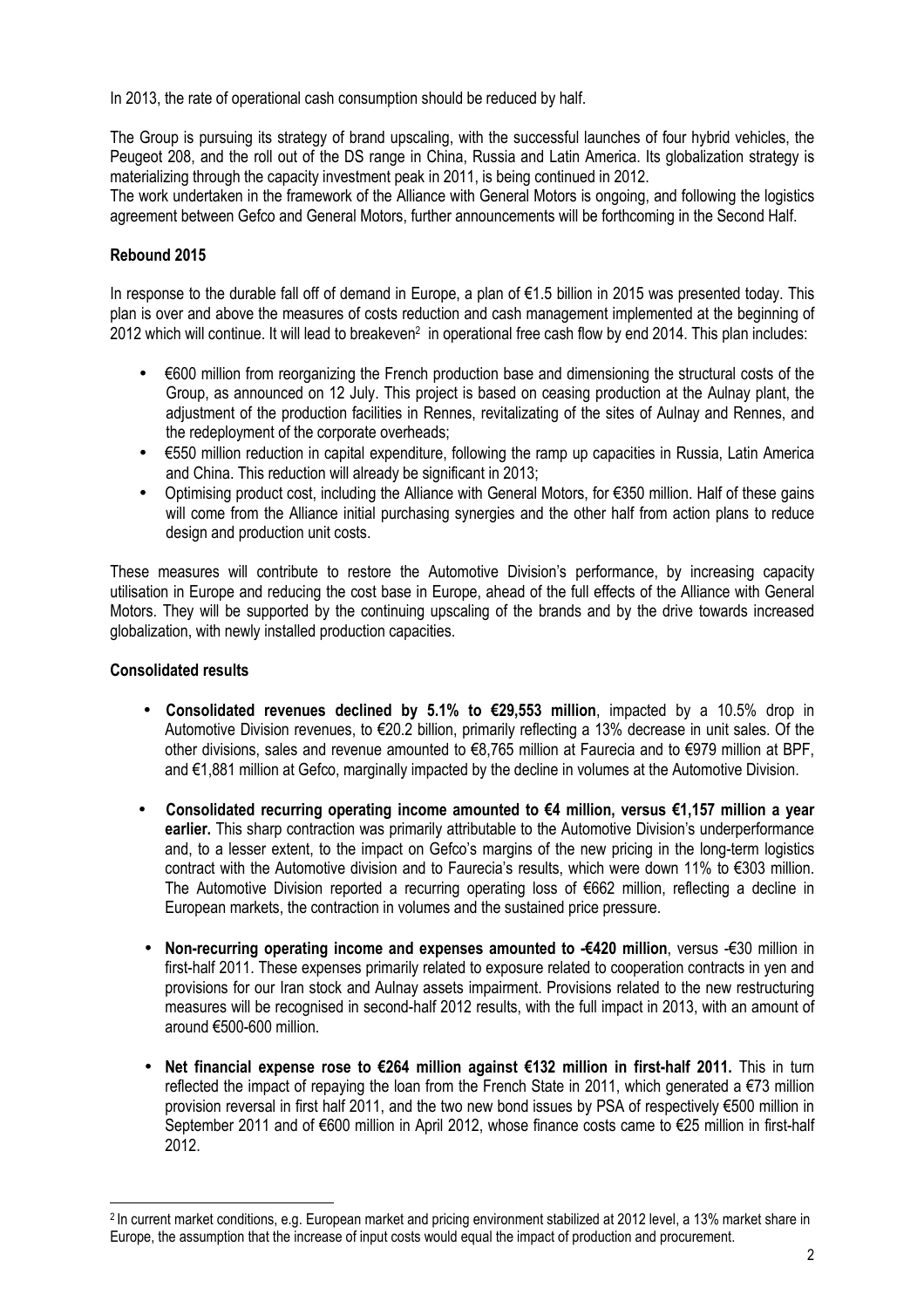- **The net loss Group share amounted to €819 million, versus a gain of €806 million** in the first half 2011.
- **The loss per share stood at €2.73, versus earnings per share of €3.55 in the first-half of 2011.**

### **Results by division**

### **Automotive Division**

| In $\epsilon$ millions            | H1 2011 | H <sub>1</sub> 2012 |
|-----------------------------------|---------|---------------------|
| Revenues                          | 22,585  | 20,203              |
| Recurring operating income/(loss) | 405     | (662)               |
| As a % of revenue                 | 1.8%    | $-3.3%$             |
| Operating Income/(loss)           | 418     | (1, 278)            |

• Automotive Division revenues declined by 10.5% to €20,203 million in the first half of 2012, in a European market down 7% with a high exposure for PSA Peugeot Citroën to Southern Europe. Overall Group sales in Europe fell by 15.2% over the period.

Revenue from new vehicle sales declined by 12.9% to €14,778 million from €16,968 million in first-half 2011.

The decline was partly offset by the favourable impact from product mix, at 3.5% after an already strong 7% in the first half of 2011. This confirmed the steady move upmarket by the Peugeot and Citroën brands in 2012, with the launches of the Peugeot 208, the Citroën DS5, SUVs and four hybrid vehicles completing the offer. Premium vehicles accounted for 19% of total sales versus 17% in first-half 2011, with the C and D segments rising to 45% of total sales (A and B segments declining to 38%).

However, this positive impact was insufficient to offset the steep 13% contraction in volumes in comparison with first-half 2011, which saw a surge in registrations ahead of the phase-out of scrappage incentives, in a context of recession in Europe and severe price competition. Price pressure remained aggressive, resulting in a negative 1.6% price effect. Currency effect was slightly favourable over the first half of the year.

Sales outside Europe rose to 39% of the total from 38% in first-half 2011.

• The Automotive Division reported a recurring operating loss of €662 million in the first half of 2012, compared with recurring operating income of €405 million in the period in 2011.

This result reflected the contraction in demand for €444 million and the negative €294 million impact of raw materials and other costs, with an overall negative impact from the unfavourable operating environment of €588 million.

The Group met its cost reduction targets for the period, with €503 million in savings in H1 2012, and continued to improve its product mix, with a €155 million gain versus an historically high first-half 2011 inflated by the end of scrappage incentives and the early-year model launches.

However, these positive effects did not fully offset the €415 million impact of market share losses in deeply depressed European markets, nor the €734 million impact from severe price pressure, with in particular customer rebates ahead of new launches. Together, these factors led to a negative automotive performance of €479 million in first-half 2012.

Inventory at 30 June stood at 468,000 vehicles, representing 72 days of sales versus 76 a year earlier. This was the same as at 30 June 2010, in line with the announced target. Compared with 31 December 2011, inventory was down 25,000 units.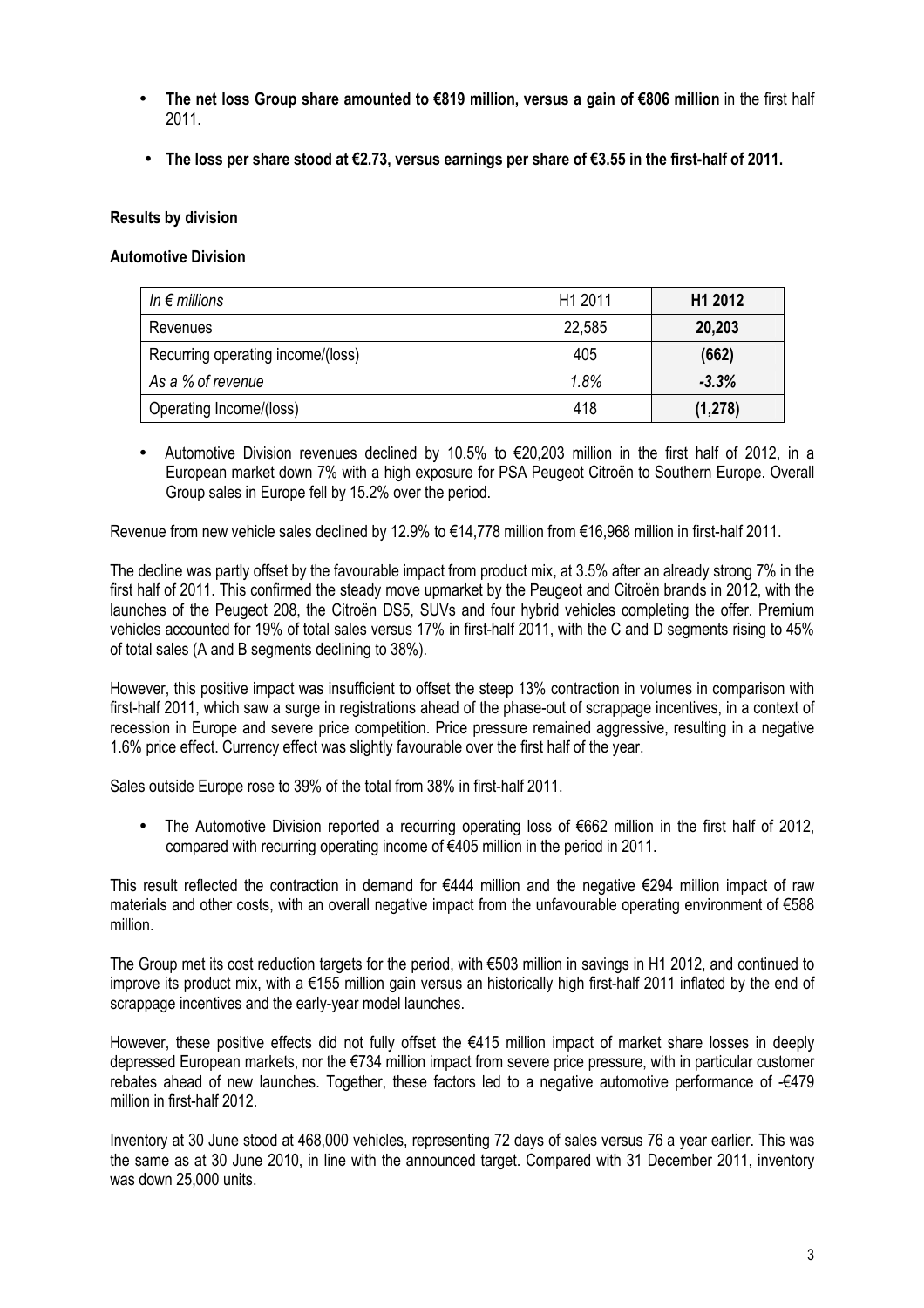# **Continued globalisation**

### **- Strategic development in China**

Vehicle sales in China rose 7.5% to 209,000 units in first-half 2012. DPCA profit attributable to PSA Peugeot Citroën came to €71 million for the period. The dividend paid to the Group on the semester reached RMB 776 million (compared to RMB 589 million in 2011) an 31.7% increase.

The second half will see the launch of two new models in the C segment, the Citroën C4-L and the first Peugeot SUV.

The third plant in Wuhan has been under construction since May 2011, with the first facility scheduled to come on stream in 2013. As a result, DPCA will have a production capacity of 750,000 units a year in 2015.

On 28 June, the second Chinese joint-venture, CAPSA, introduced the DS line in the local market, with the DS5 and DS4. The DS3 is planned for launch in the second half of 21012. 24 DS Stores will be opened by the end of the year. With operations in Shenzhen, the joint-venture will have initial annual production capacity of 200,000 vehicles and engines.

### **- Sustained expansion in Russia**

In Russia, Group sales rose 14.7% to 41,000 units, with growth led by the locally assembled SKD Peugeot 308 and Citroën C4. In July, these models will be joined by the Citroën DS4, DS5 and C4 Aircross and the Peugeot 508 and 4008, as well as the Peugeot 408, the first model to be entirely built in Russia. Local sales of light commercial vehicles increased by 55%, for an 8.7% share of the market.

### **- Model line-up renewed in Latin America**

In Latin America, Group sales fell 21.1% to 122,000 units, impacted by the prolonged production stoppage at the Porto Real plant following capacities increase in the first quarter and a tense competitive environment. Market share stood at 5.1% for the period. The situation is expected to stabilise in the second half, with the model lines currently being renewed. The recent launch of the Peugeot 308 will be followed in the second half by the introduction of the Citroën C3, while the Citroën DS3, DS4 and C4-Aircross and the Peugeot 508 and 4008 will enrich the line-up in 2012.

# **Faurecia**

| In $\epsilon$ millions     | H1 2011 | H1 2012 |
|----------------------------|---------|---------|
| Revenues                   | 8,150   | 8,765   |
| Recurring operating income | 340     | 303     |
| As a % of revenue          | 4.2%    | 3.5%    |
| Consolidated profit        | 207     | 141     |

• Faurecia reported a 7.5% increase in revenues in first-half 2012, with like-for-like gain of 3.8%. The company consolidated its performance, with recurring operating income declining by 10.9% to €303 million, supported by the growth outside Europe. Recurring operating margin was of 3.5% versus 4.2% in first-half 2011. Faurecia is developing outside Europe supported by its investments.

#### **Gefco**

| In $\epsilon$ millions     | H <sub>1</sub> 2011 | H <sub>1</sub> 2012 |
|----------------------------|---------------------|---------------------|
| Revenues                   | 2,017               | 1,881               |
| Recurring operating income | 143                 | 63                  |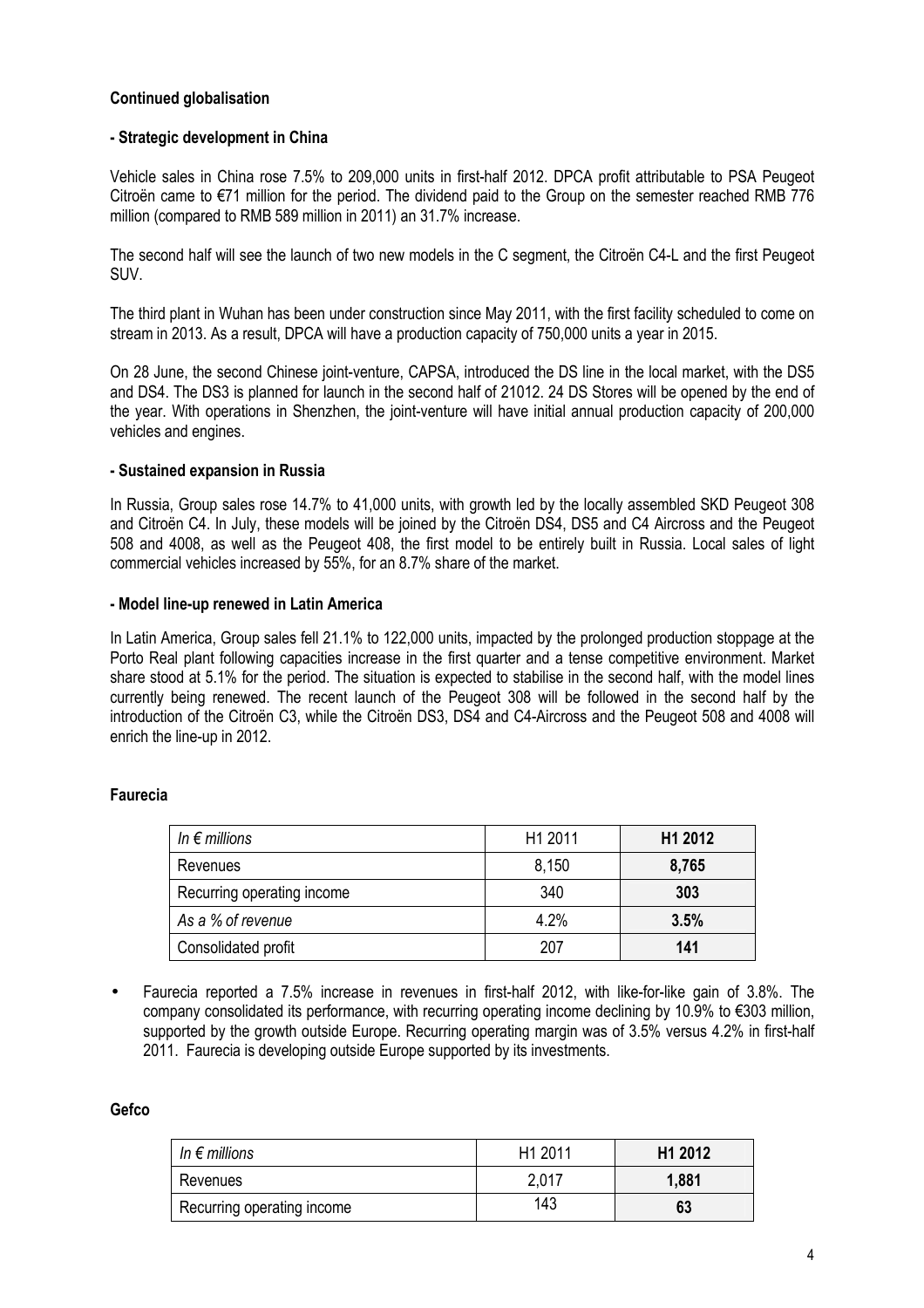- Gefco's revenue declined by 6.7%, reflecting 13% decrease with PSA Peugeot Citroën and a 4% gain with customers outside the group. Business volumes suffered from the slowdown in automobile sales in Europe. Recurring operating income stood at €63 million for the period, following the impact of the renewed pricing clauses in the long-term contract with the Automotive Division since 1 January 2012.
- Announced on 2 July, the logistics agreement with GM Europe and Russia is the first tangible outcome of the Alliance with GM.

# **Banque PSA Finance**

| In $\epsilon$ millions     | H <sub>1</sub> 2011 | H <sub>1</sub> 2012 |
|----------------------------|---------------------|---------------------|
| Net banking revenue        | 524                 | 542                 |
| Revenues                   | 942                 | 979                 |
| Recurring operating income | 274                 | 271                 |

- Banque PSA Finance turned in a good performance in first-half 2012, with net banking revenue up 3.4% to €542 million despite a contraction in originations due to the slowdown in Automotive Division sales. The bank's penetration rate among the Group's customers rose by a sharp 1.7 points to an historic high of 28.1%. Net provision expense stood at 0.65% of average net loans outstanding, reflecting provisions recognised in Southern Europe.
- Thanks to the success of several refinancing transactions, the Bank has a considerable  $\epsilon$ 8.3 billion in liquidity reserves, in line with its strategy of constantly maintaining a more than six-month margin of security. Since 1 January 2012, it has access to €700 million in LTRO financing as well as a diversified array of financing sources.
- It is still pursuing a dynamic refinancing programme, with the support of its banking pool and the will to increase loan securitisation from 18% to c. 30%.

#### **Financial condition**

- Net debt of the manufacturing and sales companies amounted to €2,445 million at 30 June 2012 compared with €3,359 million at 31 December 2011. With a strong €12.1 billion in cash resources, compared with €9.6 billion at 31 December 2011, the financial security is solid, with €8.9 billion in cash and financial assets and €3.1 billion in undrawn credit lines.
- These resources of the Group were strengthened in first-half 2012, in particular with the €1 billion capital increase, the €600 million bond issue with 5.625% in more than five years, the assets disposal and the payment of an exceptional dividend by Banque PSA Finance. They offset the operational cash flow consumption for the first half of €954 million excluding exceptional items (exceptional dividend from Banque PSA Finance, asset disposal and financial investments), after -€1,468 million consumption in the second half of 2011.
- Funds from operations, which amounted to €1,184 million versus €1,920 million in first-half 2011, helped to finance €1,994 million of CAPEX and capitalised R&D that supported capacity increases in Russia, Latin America and China, Group development in Europe and outside of Europe and product momentum, and €195 million of financial investments (especially CAPSA's JV). The working capital (manufacturing and sales company) amounted -€317 million, with a contained inventories level (-€79 million), receivables reflecting seasonality and payables lower than normal level, affected by production cuts in May and June (€356 million).
- The Group received an exceptional dividend from Banque PSA Finance in an amount of €360 million. Assets disposal are on line, with €448 million from the sale of CITER and €340 from real estate disposals in H1 2012. The capital increase raised an additional €967 million in equity financing, with another €89 million from the sale of treasury stock and rights.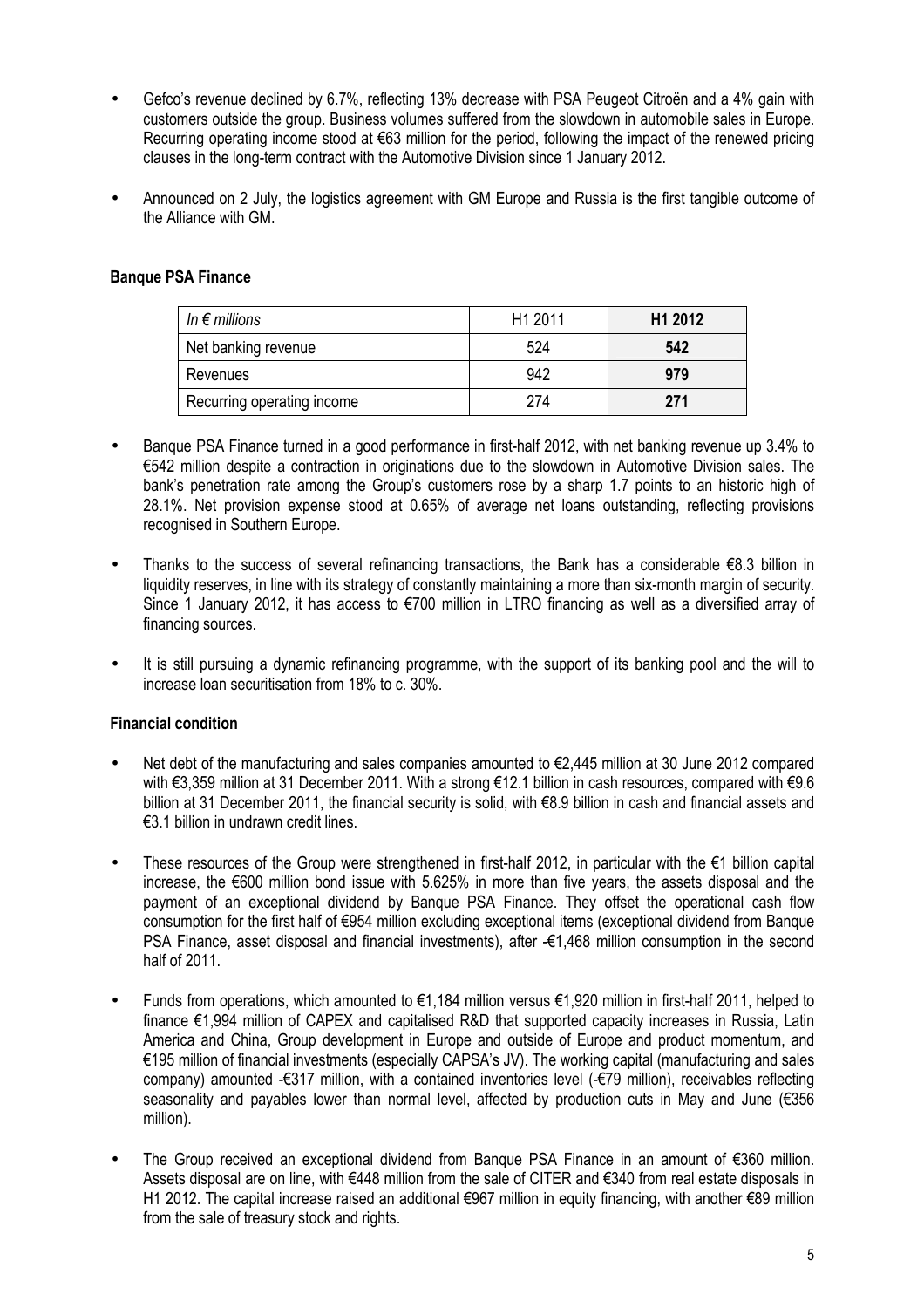#### • **Strengthened financial position and balance sheet**

With €8.9 billion in cash resources at 30 June 2012, and €3.13 billion of undrawn back-up facilities, the balance sheet of the manufacturing and sales companies remains solid. Equity amounted to €14,796 million at 30 June 2012 and gearing of 16.5%, versus 23% at year-end 2011.

**Contacts**

| <b>Media Relations</b>                                                          | <b>Investor Relations</b>                                                     |  |  |  |
|---------------------------------------------------------------------------------|-------------------------------------------------------------------------------|--|--|--|
| Jonathan Goodman +33 (0) 1 40 66 47 59<br>jonathan.goodman@mpsa.com             | Carole Dupont-Pietri +33 (0) 1 40 66 42 59<br>carole.dupont-pietri@mpsa.com   |  |  |  |
| Pierre-Olivier Salmon +33 (0) 1 40 66 49 94<br>pierreolivier.salmon@mpsa.com    | <b>Olivier Sartoris</b><br>+33 (0) 1 40 66 43 65<br>olivier.sartoris@mpsa.com |  |  |  |
| +33 (0) 1 40 66 54 22<br>Jean-Baptiste Mounier<br>jeanbaptiste.mounier@mpsa.com | Christophe Fournier +33 (0) 1 40 66 57 45<br>christophe.fournier@mpsa.com     |  |  |  |

*PSA Peugeot Citroën announced today that its first-half 2012 financial report is now available and has been filed with the French Autorité des Marchés Financiers (AMF). The report and the first-half 2012 financial results presentation are available on www.psa-peugeot-citroen.com, in the "Analysts/Investors" section.* 

# **Financial Calendar**

• 24 October 2012: Third-quarter 2012 revenue (before trading begins)

*The consolidated financial statements for the six months ended 30 June 2012 were approved by the Managing Board on 19 July 2012 and reviewed by the Supervisory Board on 24 July 2012. The Group's Statutory Auditors have reviewed the half-yearly consolidated financial statements and are currently issuing their report.*